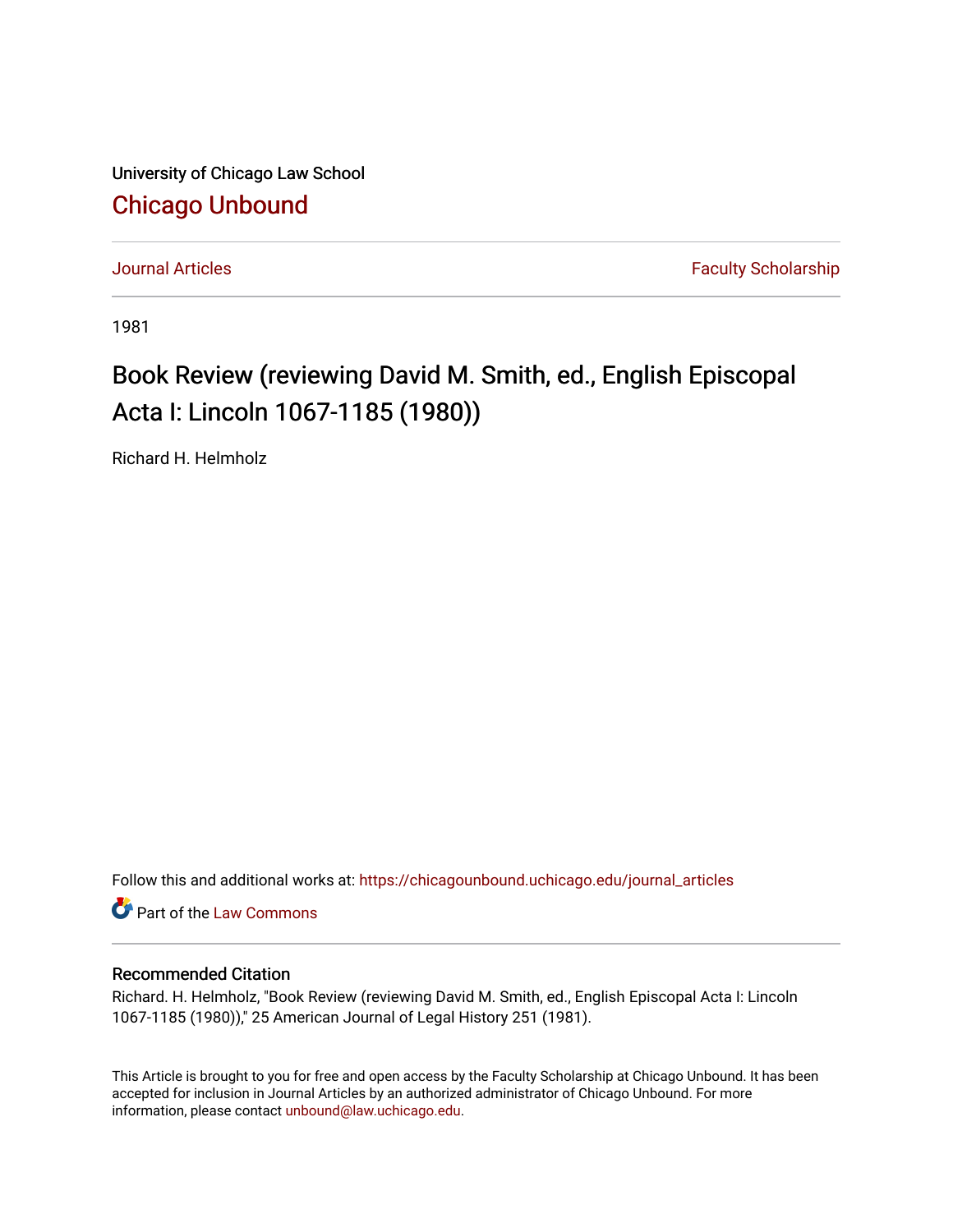**perform, Guinevere's trial ceases to be much of a problem-yet her trial is treated at much greater length (pp. 14-42) and in much greater depth than is**  Lancelot's (pp. 42-46).<sup>4</sup> The very diction of the book, never easy, becomes **especially turgid in the sections on law, as though Bloch were trying to write in a language which he did not fully comprehend.** 

**Given the purpose of his discussion of legal developments, one would hardly demand that Bloch make an original contribution to the field of legal history qua legal history: for him, the subject is merely a means to a larger end. However, cumulatively the deficiencies in his treatment make his account an untrustworthy guide even to the current state of knowledge about the changes in legal procedure with which he concerns himself. It is, therefore, an insecure foundation on the basis of which to construct a broad thesis; and that is a shame, for, with a better foundation, the construction might have been quite elegant.** 

> **EMILY ZACK TABUTEAU Assistant Professor of History Michigan State University**

**<sup>1</sup>4. The episodes take up approximately the same amount of space in the story: for Guinevere's trial, see La Mort le roi Artu ed. Jean Frappier (Geneva and Paris, 1956), pp. 83-106; for Lancelot's, see ibid., pp. 181-204.** 

**English Episcopal Acta I: Lincoln 1067-1185, David M. Smith ed., London, England. Oxford University Press for the British Academy, 1980. lxiv, 257 pp. \$125.00.** 

**This meticulously edited and handsomely presented volume collects the surviving acta of the bishops of Lincoln, geographically the largest diocese in England, between the Conquest and the translation of Walter of Coutances to Rouen in 1185. Five bishops and one bishop-elect are represented. Sir Frank Stenton long ago urged the importance of the systematic presentation and study of the documents issued in the name of the English bishops. This volume, the first of a series to be published by the "Centre for Episcopal Acta" in York in furtherance of his plan, is a model for future work.** 

**The editor has printed all documents preserved in original form in full. Most of the acta, however, survive only in monastic cartularies, and where a satisfactory modern edition includes a document, he has printed only the witness list. The monastic provenance of the acta doubtless explains the predominance of episcopal confirmations of grants to religious houses in the volume. Something like two thirds of the acta are confirmations, a total which may give a misleading impression of the activities of the episcopate unless principles of survival are borne in mind.** 

**What useful information will the readers of the Journal find in these acta and will it be enough to justify the purchase of an expensive volume? The acta provide the legal historian with three principal kinds of informa-**